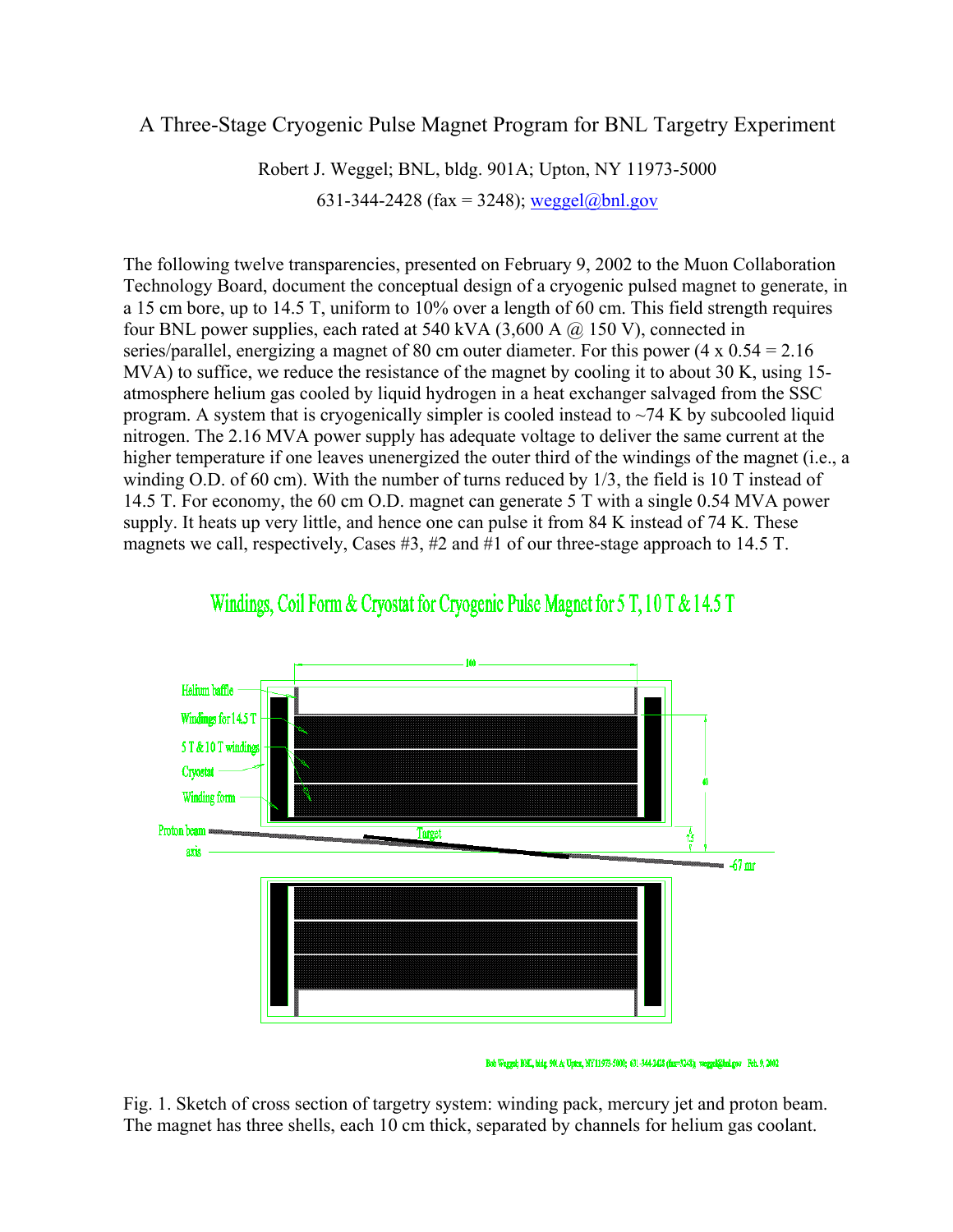Transparency #2 tabulates parameters of Cases #1, #2 and #3. The last two rows give the temperature rise and cumulative heating for a typical pulse, in which, after a 1-s flat top, one drives the current down with reverse voltage of the same magnitude used to charge the magnet.

|                                    | <b>Units</b> | Case#1 | Case #2      | Case $#3$    |
|------------------------------------|--------------|--------|--------------|--------------|
| Peak on-axis field                 |              | 5.0    | 10.0         | 14.5         |
| No. of 0.54 MVA power supplies     |              |        | 4            | 4            |
| Mode of ganging supplies           |              | none   | $2 \times 2$ | $2 \times 2$ |
| Initial temperature                | K            | 84     | 74           | 30           |
| Number of turns utilized           |              | 1200   | 1200         | 1800         |
| Charge time                        | sec          | 7.2    | 6.3          | 15.3         |
| Temperature rise at end of pulse   | Κ            | 5.8    | 21.7         | 48.3         |
| Cumulative heating at end of pulse | MJ           | 27     | 9.1          | 15.2         |

## Pulse Magnet Systems for E951 Targetry Experiment



Figure 3. Cross section of superseded two-stage magnet to generate 20 T in a 15 cm bore. A new power supply of 5 MVA energizes the 14-metric-ton outer set of five coils to 16 kA, generating 10 T and storing 28 MJ from which to charge the inner coil. Introduction of a  $\frac{1}{4} \Omega$  resistor generates a voltage, initially 4 KV, which charges the inner coil in 1/3 s to 10 kA, 12.6 T. Meanwhile, resistive losses and inductive coupling have caused the current in the outer coil to decay to 12 kA, reducing its field contribution to 7.5 T. Abandoned as too costly.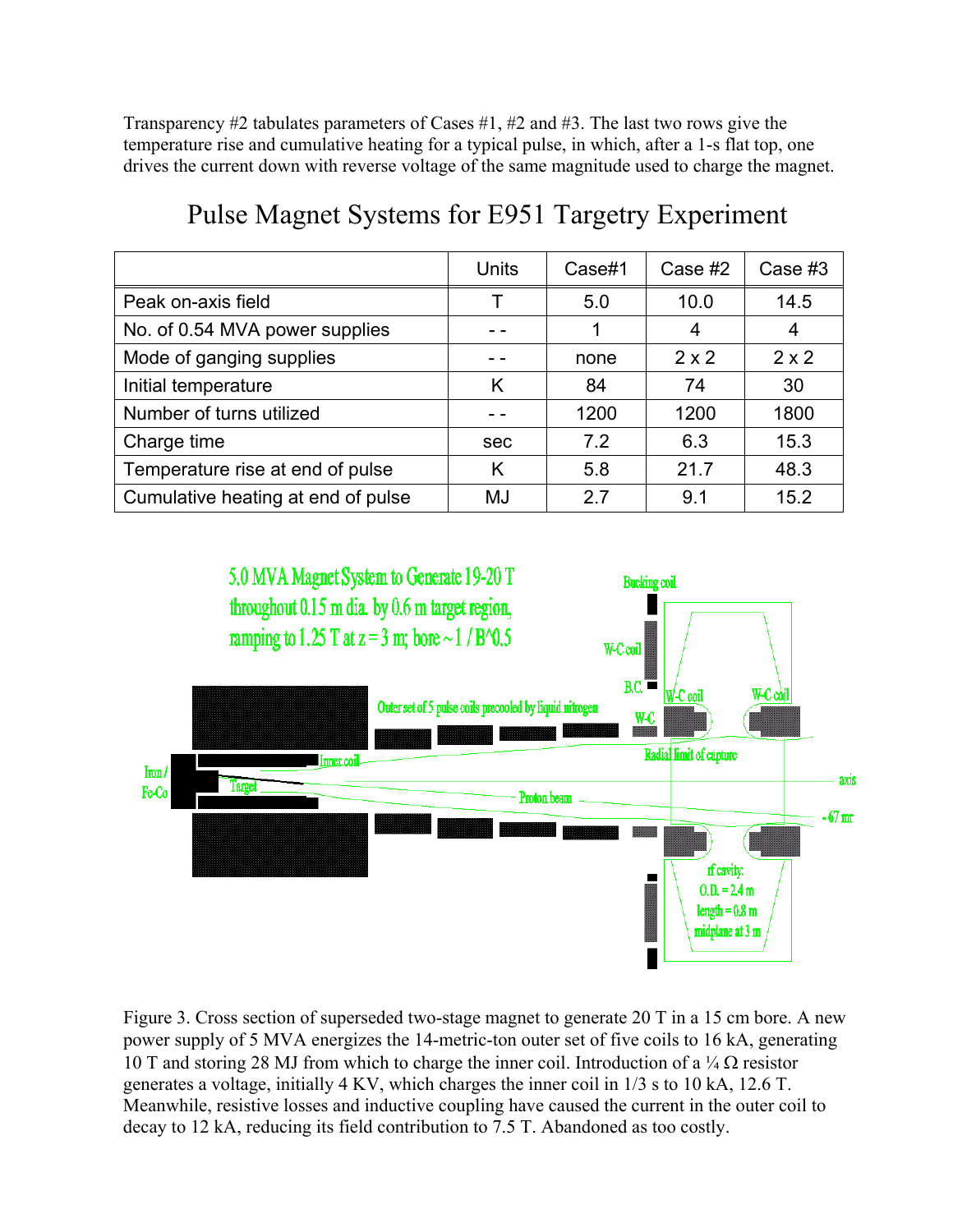

On-Axis Field Profile of Pulse Magnets for E951 Targetry Experiment

Fig. 4. On-axis field profile of magnets of 100 cm length and outer diameter of either 60 cm or 80 cm. The profiles match the desired profile well over the target, from –30 cm to +30 cm. However, after another 30 cm, the field has fallen too much to retain many of the pions captured in the target region. One relinquishes pion retention for the sake of a more affordable system.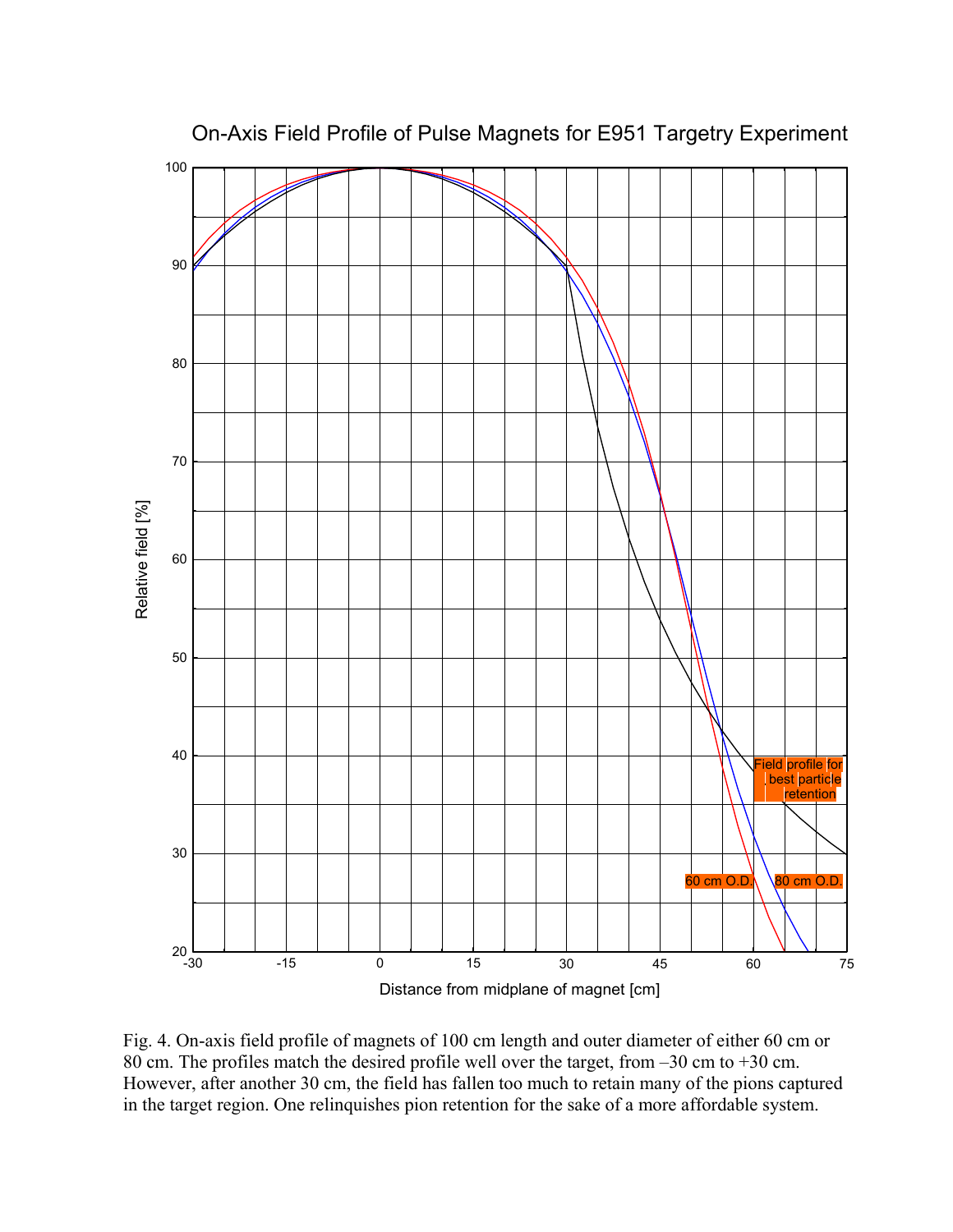

Resistivity ρ, Heat Capacity c<sub>p</sub> and Ratio ρ/c<sub>p</sub> for Copper of 34.5 RRR (0.05 μΩcm @ T ≤ 20 K)

Fig. 5. Electrical resistivity  $\rho$ , heat capacity  $c_p$ , and ratio  $\rho/c_p$  between room temperature and 30 K, for copper of residual resistivity ratio RRR = 34.5 ( $\rho = 0.05 \mu\Omega$  cm below ~20 K.) Note that cooling to 80 K (with liquid nitrogen at atmospheric pressure) improves electrical conductivity by a factor of nearly seven. Cooling to 66 K (with liquid nitrogen pumped to nearly its freezing point of 64 K) gives a ratio of nearly ten. Cooling to 30 K (with liquid hydrogen as the heat sink) achieves a ratio of about 30. However, all of these values neglect magnetoresistance, which can be substantial at low temperatures and high fields. The heating rate is proportional to  $\rho/c_p$ .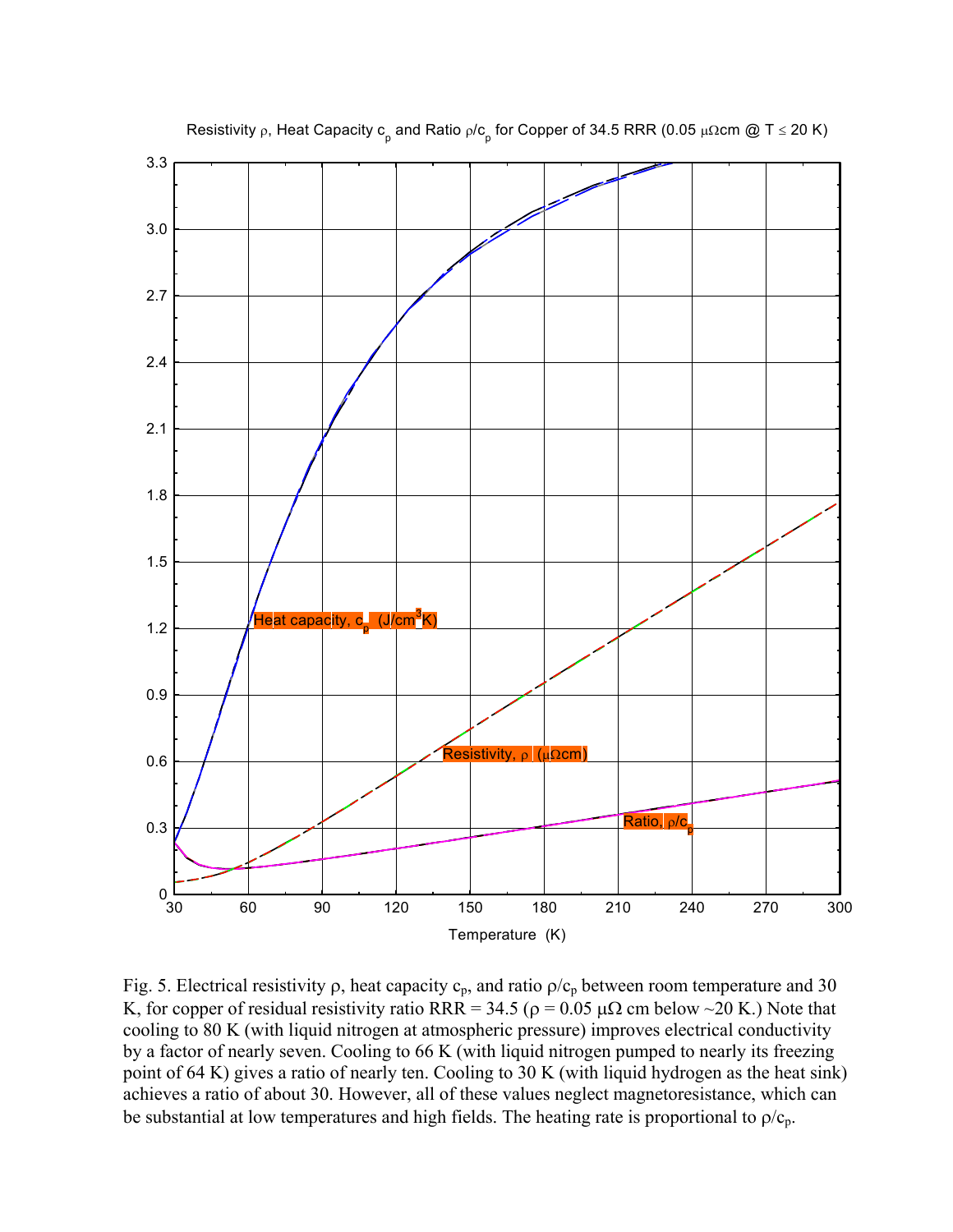

Fig. 6. Current, magnet resistance and power supply voltage of Case #3 pulse magnet for targetry experiment. Note that to obtain a flat top to the field requires some gymnastics from the power supply. When, 15.4 s into the pulse, the current tops out (at 7,200 A), the voltage must drop from 300 V to 230 V, because there no longer is any inductive back voltage. Then, for the duration of the flat top (shown here as one second), the voltage must increase several percent to track the increase in resistance as the windings heat up. Full negative voltage drives the current to zero.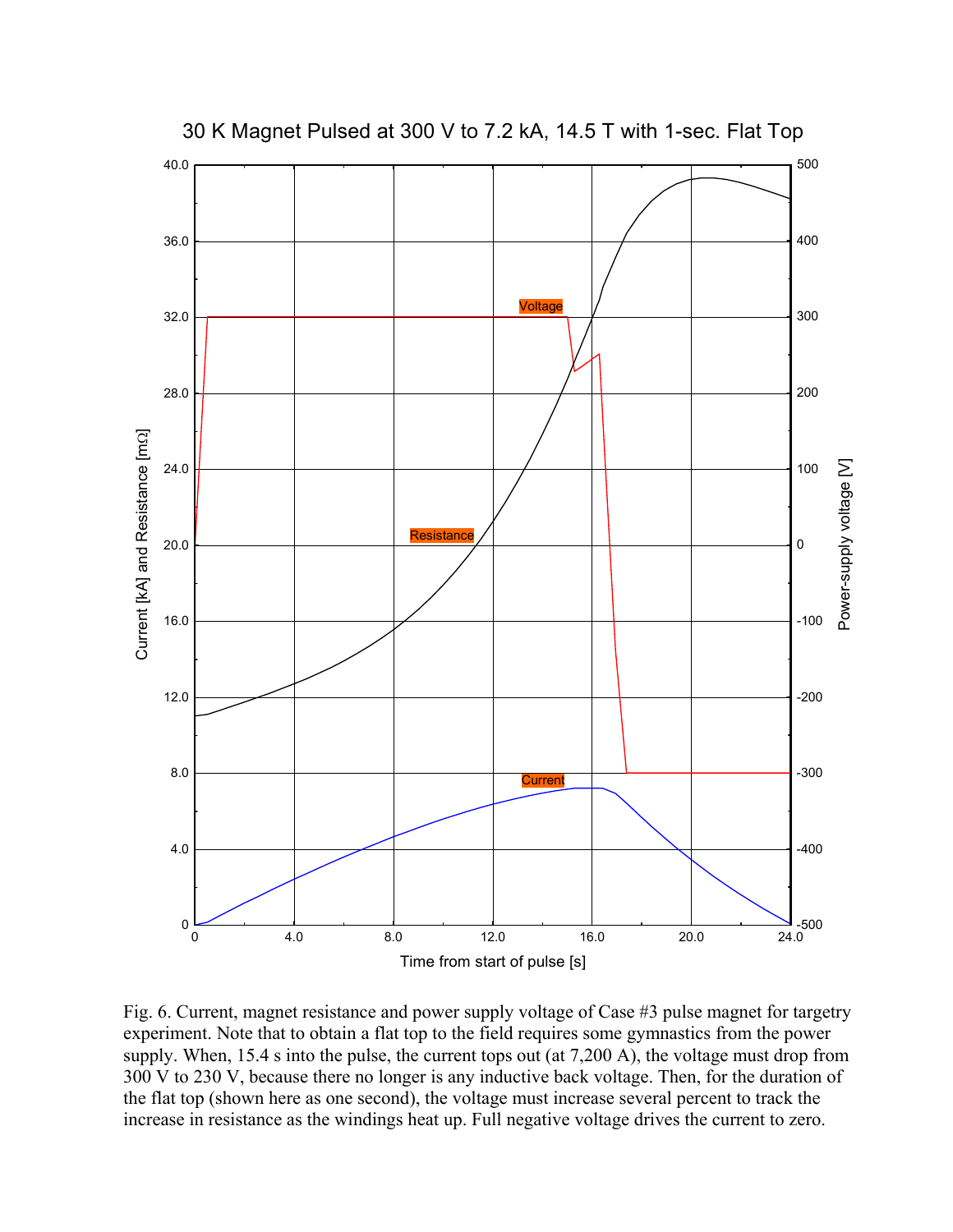

Resistivity of Copper ( $R_{0}$ =.05 µΩcm) vs. Temperature and Field

Fig. 7. Electrical resistivity versus temperature from 20 K to 100 K and magnetic field from zero to 20 T. At 30 K the magnetoresistance at 14.5 T more than doubles the resistivity at zero field.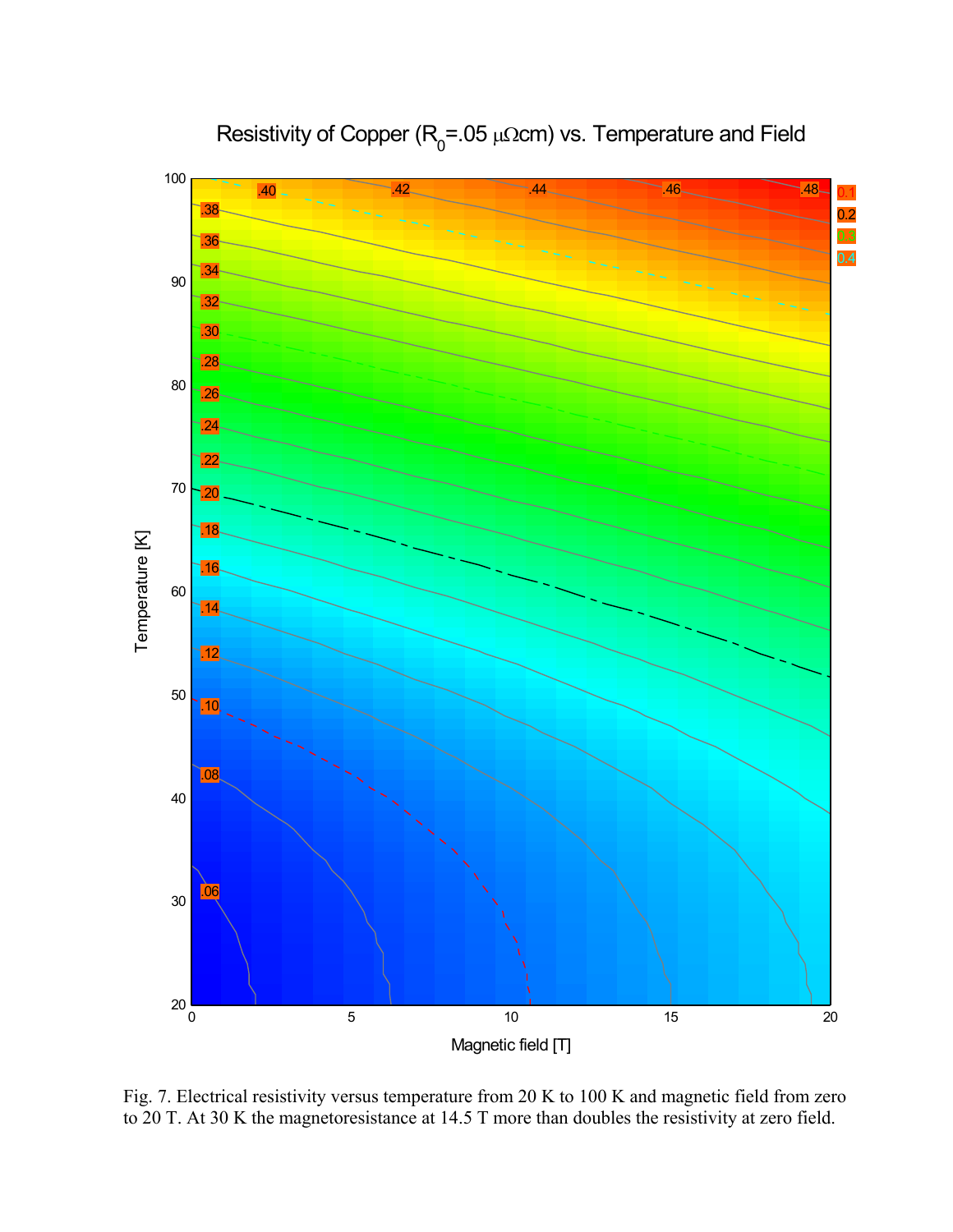

Final Temperature of Magnet Pulsed from 30 K to 14.5 T for 0.5 s

Fig. 8. Temperature at end of pulse of Case #3 magnet energized to 7,200 A, 14.5 T (with a halfsecond flat top) from an initial uniform temperature of 30 K. Where magnetoresistance is greatest (at  $r = 10$  cm,  $z = 0$ , the inner radius of the magnet midplane) the turns reach 76 K, whereas they reach only ~62 K near the outer radius, where the magnetoresistance is least.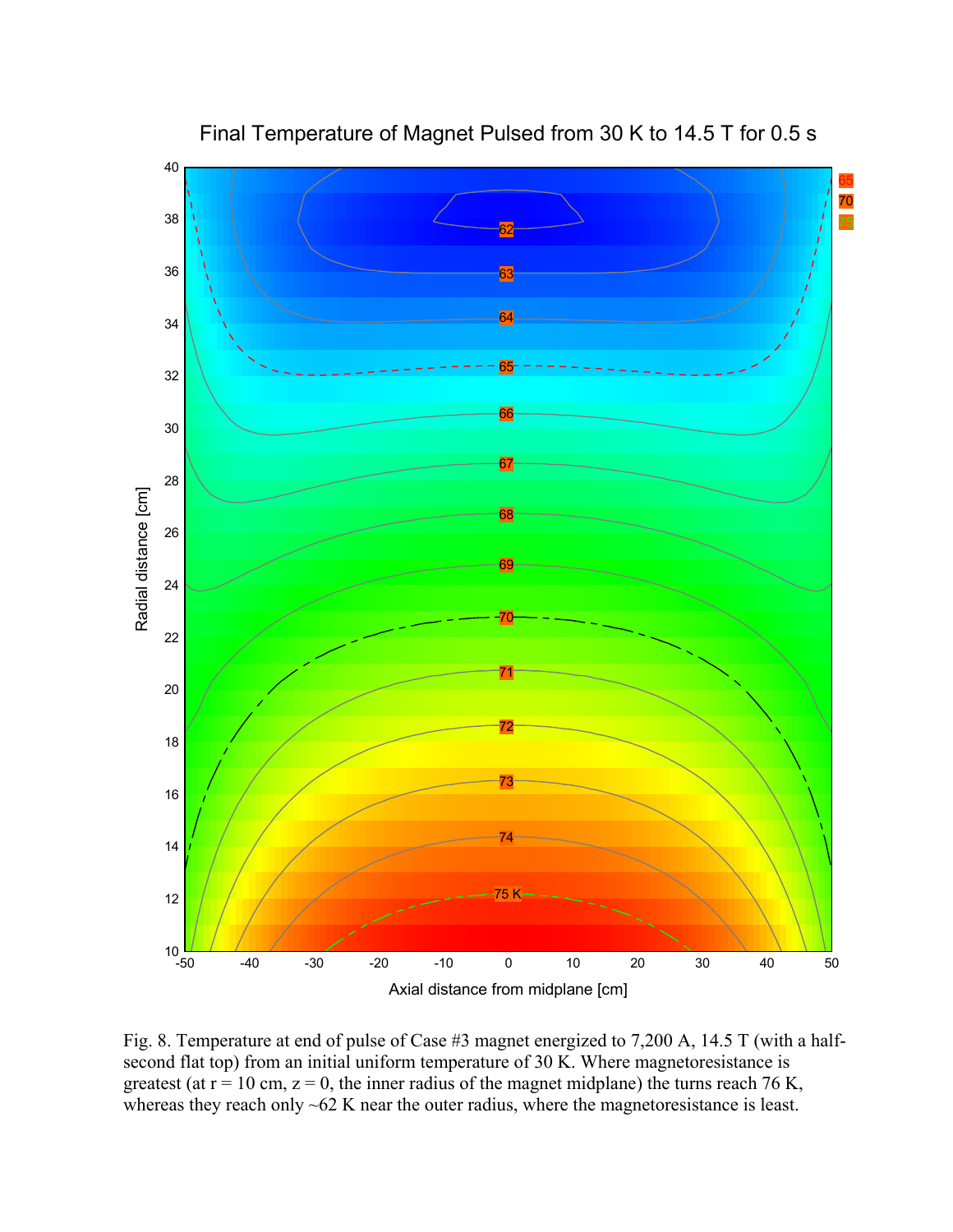

Fig. 9. Temperature T and cumulative heating Q at end of pulse in Case #3 magnet under two conditions of energization. One is that of a typical pulse, in which one drives the current down with reverse voltage of the same magnitude used to charge the coil. Driving the current down, from a flat top of one second, limits the peak temperature to 78 K and the heating to 15 MJ. In the other condition, the current coasts down, dissipating in the magnet all of the magnetic energy that it stored. The windings must absorb an additional 7 MJ, thereby reaching a temperature of nearly 90 K—still a safe value. The only penalty is a corresponding lengthening in recool time.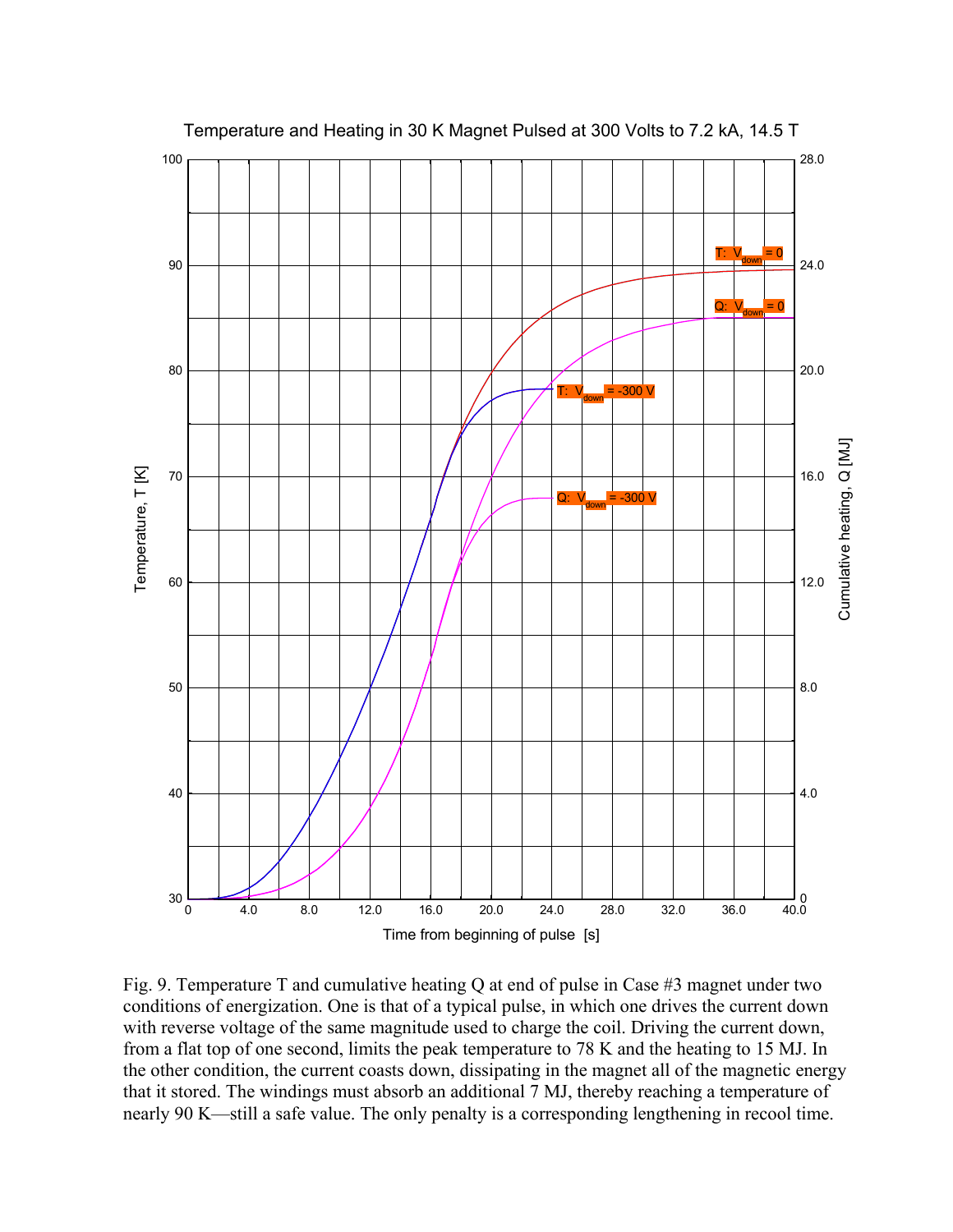

Final Temperature of Magnet Pulsed from 22-34 K to 14.5 T for 0.5 s

Fig. 10. Temperature distribution in Case #3 magnet if energized from an illustrative nonuniform temperature: 34 K at radii of 15 cm, 25 cm and 35 cm, falling parabolically to 22 K at radii of 10 cm, 20 cm, 30 cm and 40 cm. This distribution preserves, approximately, an average temperature of 30 K. The peak temperature is the same,  $\sim$  76 K (again with a flat top of  $\frac{1}{2}$  sec.), as when energized from a uniform temperature, but occurs at a different radius,  $\sim$ 14 cm, where the initial temperature was high. At  $r = 10$  cm the peak temperature is less than 75 K, despite the magnetoresistance being greatest there, because the initial temperature was only 22 K.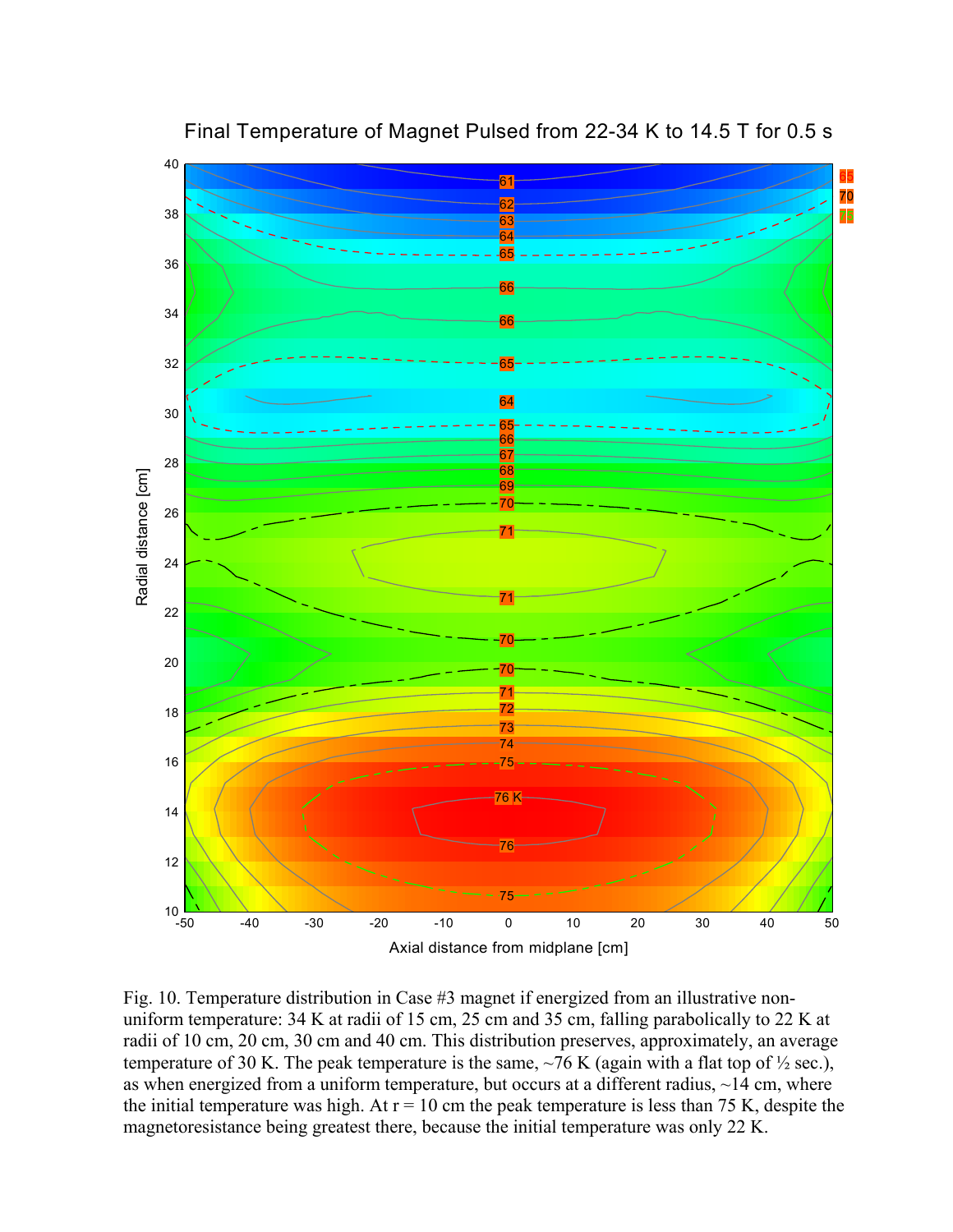

Resistivity ρ, Heat Capacity c<sub>p</sub> and Ratio ρ/c<sub>p</sub> for Copper of 34.5 RRR (0.05 μΩcm @ T ≤ 20 K)

Fig. 11. Low-temperature electrical resistivity  $\rho$ , heat capacity  $c_p$ , and ratio  $\rho/c_p$  (in zero magnetic field) for copper of residual resistivity ratio RRR =  $34.5$  ( $\rho = 0.05$   $\mu\Omega$ .cm below 20 K). Note that there is little motivation to cool the conductor below  $\sim$ 30 K: the electrical resistivity improves only about 10%. Furthermore, if the copper is uncooled, with only its heat capacity to limit its temperature rise, it will heat up very rapidly, because its heat capacity plummets, approximately as  $T^3$ , below ~30 K. The heating rate, proportional to  $\rho/c_p$ , is three times worse at 20 K than at 30 K. Magnetoresistance further destroys the incentive to cool below 30 K.